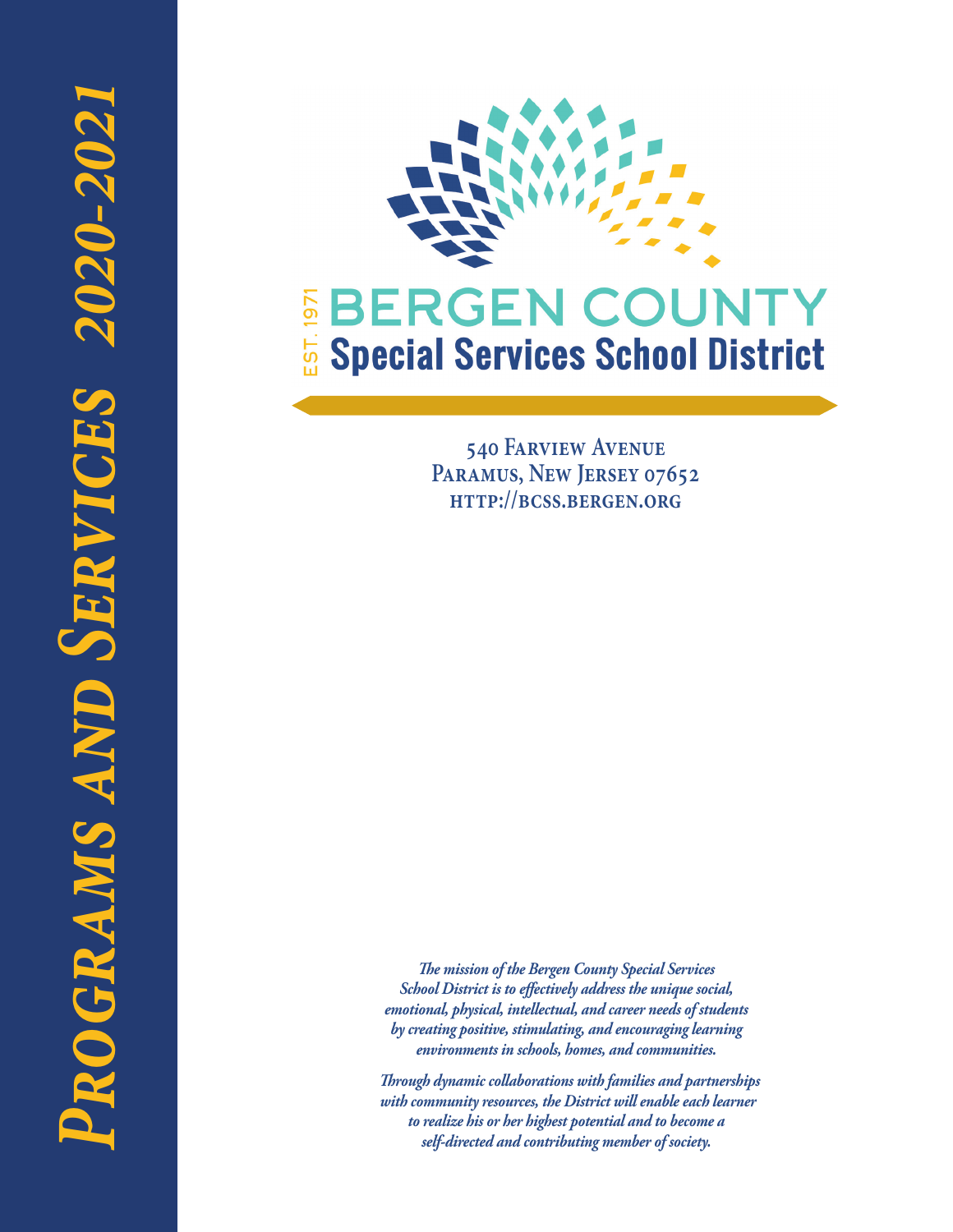**Z** ergen County Special Services is a unique county-wide public school district that was established through an act passed by the New Jersey Legislature in 1971.

Distinguished as the first Special Services school district in New Jersey, Bergen County is now one of eight such districts funded by county, state, and sending schools. The District offers a broad spectrum of special education programs and services for children and adults with disabilities.

Students are placed in the least restrictive environment according to developmental and chronological levels. Flexible and highly individualized learning environments are designed to meet individual needs. BCSS offers local school districts a wide range of programs incorporating the most effective and up-to-date technology available to meet the needs of students with diverse learning disabilities. The district also offers an extensive array of services to facilitate the transition from school to adult life, including employment and/or postsecondary education. A team of qualified professionals conducts individual assessments to develop personalized, holistic plans ensuring each student's successful integration into full community living.

The school programs at Bergen County Special Services are organized into five separate divisions known as continuums. Each of these continuums include a broad range of special education classifications, and are designed for the needs of students in pre-Kindergarten through secondary school.

The Autism Continuum is designed to meet the academic, social, behavioral, and vocational needs of students who are classified with Autism Spectrum Disorder, Asperger's Syndrome, Pervasive Developmental Disorder, and Pervasive Developmental Disorder-Not Otherwise Specified. Learners attending our programs range in age from three to twenty-one. We offer our students highly individualized instructional formats based upon the principles of applied behavior analysis (ABA). These empirically-based teaching methodologies, according to ongoing research efforts, are the most effective educational interventions for students with autism. Our school services include occupational, physical, and speech therapies; family training; home program coordination; and augmentative communication assessment. Programs include language, social, behavioral, and academic development. Students enrolled in these programs are usually authorized to substitute the state's DLM alternative assessment for state-required standardized tests. The secondary program utilizes the support services of a job coach and an industrial arts teacher to assist students with internships at local businesses and employment in local communities.

Bergen County Special Services holds membership in Autism New Jersey, Inc.

### *Behavioral Continuum*

Programs within this continuum are designed for students with emotional and/or learning disabilities who require educational, supportive, and/or ongoing counseling to develop positive social and emotional interactions and, ultimately, the ability to self-monitor their personal growth and development. Students

*Autism Continuum* learn to assume responsibility for their actions by understanding consequences of behavior, predicting outcomes of behavior, and exercising control of behavior.

> The Behavioral Skills Continuum is firmly rooted in the commitment to provide an environment where all students can experience success and ultimately transition to become productive, self-supporting citizens. Each site provides a full array of traditional and functional academic courses, as well as personal, social, career and employment experiences. These supportive settings are designed to facilitate student learning potential and, simultaneously, to equip students with the skills they need to effectively make decisions, solve problems, and assume responsibility. Curriculum in these programs is aligned to New Jersey Student Learning Standards; students participate in all state-mandated testing.

### *Deaf and Hard of Hearing Continuum*

The Deaf and Hard of Hearing Continuum offers programs in Midland Park and Hackensack, and is one of the largest and most comprehensive of its kind in New Jersey. Students, who range in age from three to twenty-one, are educated either through an Auditory-Oral approach or a Total Communication approach. The Auditory-Oral track focuses on the development of listening and oral speech skills, while the Total Communication track incorporates sign language and finger spelling in addition to speech, speech-reading, and auditory amplification. Both approaches emphasize the development of communication skills through intensive speech and language training in conjunction with the use of residual hearing.

Since the programs are located in public schools, students have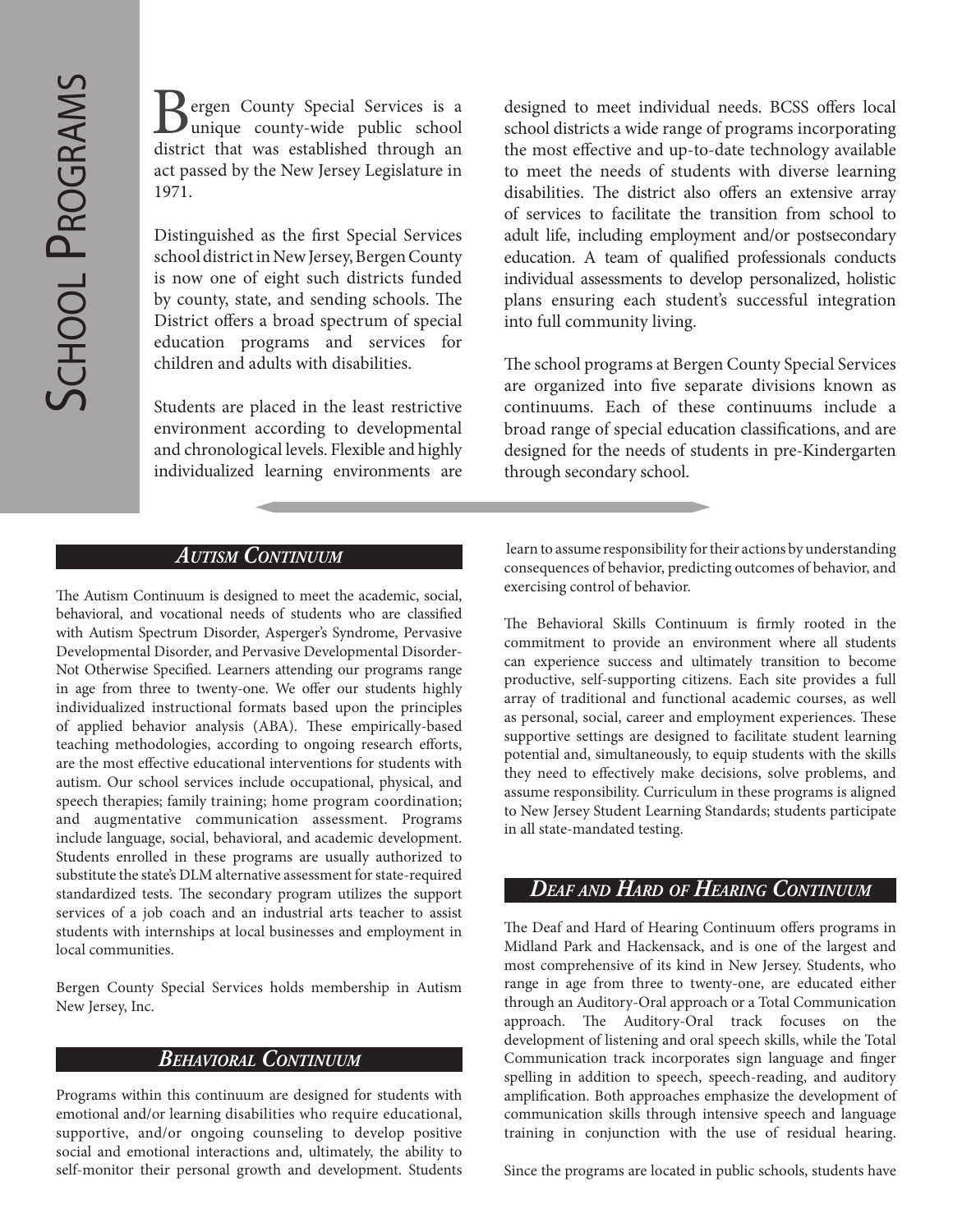the opportunity to interact with age-appropriate peers who are not hearing impaired. A complete array of placements is available, from self-contained to full inclusion (mainstreamed). Collaborative teaching, participation in lunch and recreation periods, and a full spectrum of academic and extracurricular activities are among the inclusion options offered. All students are eligible to participate in general education, physical education, sports, music, art, and library classes. A variety of cultural enrichment activities, such as performances by the National Theatre of the Deaf, are offered throughout the year.

Curriculum in these programs is aligned to the New Jersey Student Learning Standards, with students participating in all state-mandated testing. Additional support, including audiological services, ongoing case management services, and sign language classes for families and staff, is provided.

### *Life Skills Continuum*

Programs within the Life Skills Continuum offer education and related services to students who exhibit cognitive and/or physical disabilities. Emphasis is placed upon intensive instruction in age-appropriate independent living skills, generalization of skills across multiple environments, and community-based functional instruction. Career education and development of social skills enable students to become contributing members of society. Job coaches assist students in obtaining and maintaining employment. Students and families are linked to adult service providers so they can continue to receive the supports needed to succeed in life. Students typically participate in DLM alternative assessment.

### *Preschool Continuum*

Several Bergen County Special Services school sites have preschool programs that serve children who have been identified with specific needs. For other preschool children who have been identified with special education needs, inclusion in a general preschool classroom is the best placement. These students can be placed in a typical early childhood education center, provided with special education supports, and be educated with their typically developing peers. The program offers a full-day integrated preschool class with the goal of transitioning students to an integrated kindergarten class. Preschool classes are offered at *Brownstone School, Washington Elementary School, Hearing Impaired Program (HIP) at Midland Park* and *HIP at Union Street School,* and the *Norman A. Bleshman Regional Day School.*  Please contact the individual schools for further information regarding their respective programs*.*

### SERVICES FOR NON-PUBLIC SCHOOL STUDENTS

New Jersey's Chapter 192 and Chapter 193 programs are offered to eligible students enrolled full-time in nonpublic elementary and secondary schools in New Jersey. Chapter 192 programs provide auxiliary services such as compensatory education, English as a second language, and home instruction. Chapter 193 programs provide remedial services such as evaluation and determination of eligibility for special education and related services, supplementary instruction, speech-language services, and home instruction from certified teachers employed by BCSS.

The 192/193 Program is staffed by approximately 64 professionals who provide services to classified and general education students in non-public schools throughout Bergen County. Forty-two highly qualified teachers provide Comp Ed (basic skills) to students who fall below the minimum levels of proficiency on standardized tests, as well as Supplemental Instruction (SI) to classified students. Two ESL teachers instruct students for whom English is a second language, to ensure their success both academically and socially. Additionally, twenty certified speech/ language specialists in the Program evaluate and provide treatment for children with speech and language needs.

Contact Information: Danielle Russo, 201-343-6000, ext. 6033/danrus@bergen.org.

### **PROJECT SEARCH**

**PROJECT SEARCH** is a full-time program located at the Bergen County Administrative Offices at One Bergen County Plaza in Hackensack. In partnership with Bergen County Project SEARCH and the Bergen County Workforce Development Board, BCSS offers students with disabilities full immersion in a variety of work settings during their last year of school in order to increase students' employment opportunities.

The program provides full day services for up to 12 students. The site is staffed with one appropriately certified teacher and one job coach. The goal of the program is to prepare students to obtain and maintain employment, establish linkages to adult supports, and utilize public transportation including Access Link as needed

**Contact information:** Tara Bohan, 201-343-6000 ext. 4079/tarboh@bergen.org.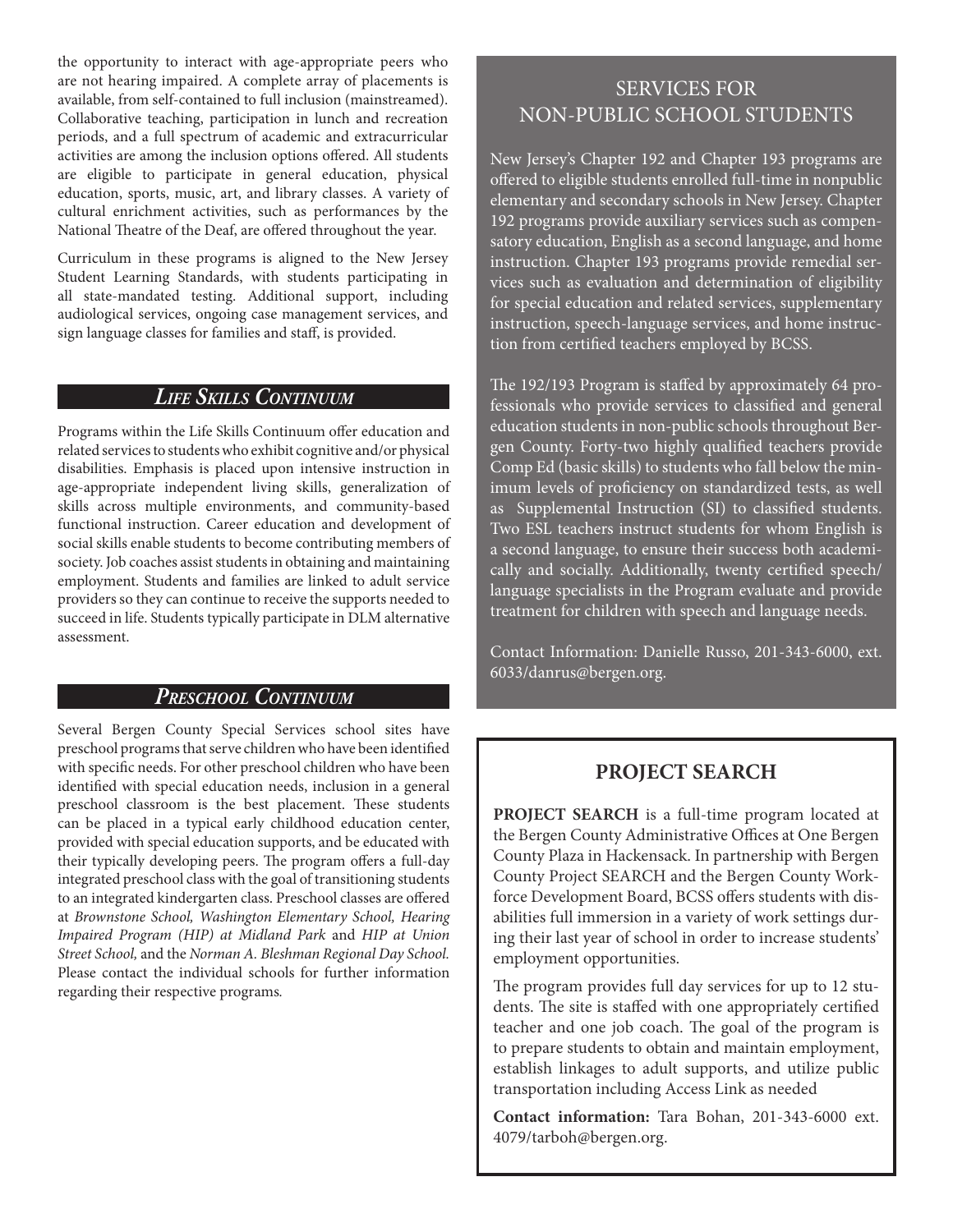**WASHINGTON ELEMENTARY SCHOOL** educates students with Autism Spectrum Disorder (ASD), Asperger's Syndrome (AS), Pervasive Developmental Disorder (PDD), and Pervasive Developmental Disorder-Not Otherwise Specified (PDD-NOS), who range in age from three to twelve. The school program utilizes comprehensive applied behavior analysis (ABA) strategies that focus on language, social, behavior, and academic development. Behavioral support and intervention are provided on a daily basis. Transitioning students to the least restrictive educational setting with appropriate supports as needed is a program priority.

**Contact information:** Sandra Melacharek, 201-343-6000 ext. 6461/sanmel@bergen.org.

**Address:** Rocco Montesano Campus, 355 East Ridgewood Avenue, Paramus, NJ 07652.

**WASHINGTON @ EMERSON** educates students who are classified with ASD, AS, PDD, and PDD-NOS in a traditional elementary school environment. Students range in age from seven to twelve. The program provides comprehensive ABA services, offering students a transition model toward the least restrictive educational settings. Emphasis is on higherorder language and social skills as well as self-regulation.

**Contact information:** Sandra Melicharek, 201-343-6000 ext. 5850/sanmel@bergen.org.

**Address:** c/o Patrick Villano Elementary School, 100 High Street, Emerson, NJ 07630.

**WASHINGTON NEW BRIDGES MIDDLE SCHOOL/ HIGH SCHOOL PROGRAM** educates students with ASD, AS, PDD, and PDD-NOS, ranging in age from eleven to twenty-one. The program provides highly individualized instructional formats within an applied behavior analysis framework, with application focused on community, work, and educational environments. The program utilizes the support services of full-time job coaches and an industrial arts teacher, who work within the integrated educational model on site. Staff support students in internships at local businesses, as well as employment experiences within local communities. Students have the opportunity to generalize skills obtained in the school setting into home and community settings. This generalization process is conducted systematically with family participation and professional behavior supports. **Contact Information:** Sandra Melicharek, 201-343-6000 ext. 4591/sanmel@bergen.org.

**Address:** 296 East Ridgewood Avenue, Paramus, NJ 07652.

# **AUTISM CONTINUUM BEHAVIORAL CONTINUUM**

**BROWNSTONE SCHOOL** educates preschool through eighth-grade students with behavioral and/or learning disabilities who require educational supports and intensive counseling to develop positive social and emotional interactions and gain the ability to self-monitor personal growth and development. Program highlights include intensive literacy instruction, the Responsive Classroom, and a structured behavior management program.

**Contact Information:** David Perez, 201-343-6000 ext. 8675/dperez@bergen.org.

**Address:** c/o St. Philip the Apostle School, 492 Saddle River Road, Saddle Brook, NJ 07663.

**EVERGREEN PROGRAM** educates students in grades nine through twelve with behavioral and/or psychiatric disabilities. The program gives students the opportunity to mainstream into core or elective courses, while providing the educational and extensive emotional supports each student needs to be successful in a mainstream high school.

**Contact information:** Kelly Lopez, 201-302-5200, ext. 5620/kellope@bergen.org.

**Address:** c/o Leonia High School, 100 Christie Heights Street, Leonia, NJ 07605.

**GATEWAY HIGH SCHOOL** is a secondary school program designed to educate students with behavioral and/or learning disabilities with a need for improved coping and/or social skills. Major emphasis is placed on career exploration through internship experiences and employment based on the students' career interests. Students may participate in Physical Education and other core and elective courses at Hackensack High School.

**Contact Information:** Kelly Lopez, 201-343-6000 ext.3502/kellope@bergen.org.

**Address:** Gateway High School, c/o Congregation Beth Tikvah, 304 East Midland Avenue, Paramus, NJ 07652.

**NOVA ELEMENTARY/EMERSON,** located at the Patrick M. Villano Elementary School, utilizes a number of strategies and tools to bring high-interest academic activities to our students. NOVA Elementary serves students in grades three through six with behavioral and learning disabilities. Our teachers are Highly Qualified (HQT) and we offer school-based counseling and related services. Our highly trained, experienced staff creates a nurturing and supportive environment in a semi-contained setting with mainstream opportunities.

**Contact Information:** Kelly Lopez, 201-343-6000 ext. 5800/kellope@bergen.org.

**Address:** c/o Patrick A. Villano Elementary School, 100 High Street, Emerson, NJ 07630.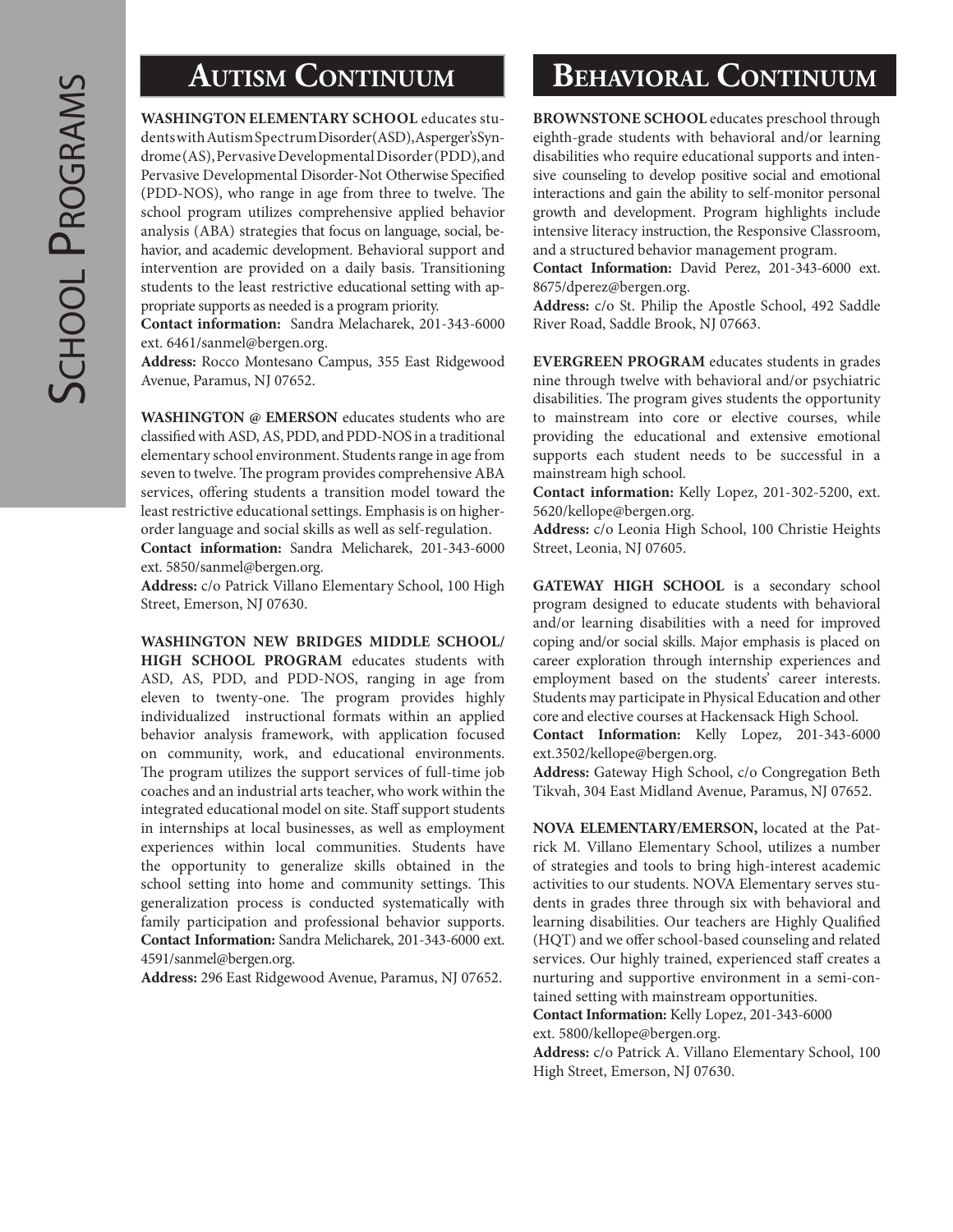# **Behavioral Continuum** *(cont.)*

**NOVA NORTH** at Emerson Junior/Senior High School educates students in grades seven through twelve with behavioral and/or learning disabilities requiring educational and emotional supports. We offer school-based counseling and related services. Our highly trained, experienced staff creates a nurturing and supportive environment in a semi-contained setting with mainstream opportunities. The NOVA staff works with parents/guardians and local districts to ensure students are successful academically, behaviorally, and socially.

**Contact Information:** Kelly Lopez, 201-343-6000

ext. 5800/kellope@bergen.org.

**Address:** c/o Emerson Junior/Senior High School, 131 Main Street, Emerson, NJ 07630.

**NORTH STREET SCHOOL** is a comprehensive school-tocareers program combining in-classroom career education and on-site learning labs with community-based career exploration, internships, and paid employment for students in grades nine through twelve. The program provides an individualized and highly intensive behavioral management system for students with serious behavioral disabilities.

**Contact information:** Reginald Marc, 201-336-3958/ regmar@bergen.org.

**Address:** 200 North Street, Teterboro, NJ 07608.

The **VENTURE PROGRAM** is designed to address the therapeutic and educational needs of students in grades five through twelve who have recently been discharged from a psychiatric hospital or are currently exhibiting serious psychiatric symptoms.

**Contact Information:** Kelly Lopez, 201-343-6000, ext. 3502/kellope@bergen.org.

**Address:** Venture Program, c/o Congregation Beth Tikvah, 304 East Midland Avenue, Paramus, NJ 07652.

# **Deaf and Hard of Hearing Continuum**

### **ELEMENTARY HEARING IMPAIRED PROGRAM (HIP) at MIDLAND PARK** educates children ages three through grade six through an Auditory-Oral approach. Housed in the host district of Midland Park, HIP follows the curriculum of the Midland Park Public Schools and offers students inclusion opportunities and interaction with age-appropriate, non-disabled peers.

**Contact Information:** Kathleen LoCascio, 201-343-6000, ext. 6480/ katloc@bergen.org.

**Address:** Godwin/Highland Schools, 41 East Center Street, Midland Park, NJ 07432.

### **ELEMENTARY HEARING IMPAIRED PROGRAM (HIP)**

**at UNION STREET SCHOOL** provides preschool through sixth-grade students with educational opportunities that promote language, cognition, signed and verbal communication skills, and a strong sense of self-esteem. The program utilizes a general education curriculum adapted when needed to meet the unique learning styles of each student. HIP follows the curriculum of the Hackensack Public School District. Students in grades PreK-4 participate in academic and elective classes in the Hackensack Public Schools.

**Contact Information:** Kathleen LoCascio, 201-343-6000 ext. 6400/katloc@bergen.org.

**Address:** 293-295 Main Street, Hackensack, NJ 07601.

### **SECONDARY HEARING IMPAIRED PROGRAM (SHIP)**

**Midland Park** educates students in grades seven through twelve. This unique program offers education for oral students with mainstreamed classes or small group instruction depending on student needs. Students are eligible to participate in school clubs and after-school sports. The program follows the Midland Park High School General Education curriculum and grading procedures.

**Contact Information:** Kathleen LoCascio, 201-444-8882/ 201-343-6000, Ext. 6490/TTY: 201-444-9308/katloc@bergen.org.

**Address:** Midland Park Jr./Sr. High School, 250 Prospect Street, Midland Park, NJ 07432.

# **Life Skills Continuum**

### **NORMAN A. BLESHMAN REGIONAL DAY SCHOOL**

educates students ages three through twenty-one with significant multiple disabilities, offering a comprehensive academic/functional/career-based curriculum and an intensive therapy program. Community integration, a Career Learning Lab, and Model Apartment with integrated OT allow students to learn and apply skills in real-life settings. The preschool program focuses on a curriculum from *Curiosity Corner,* as well as fosters the integrated therapy model.

**Contact Information:** Gail Coe, 201-343-6000, ext. 6442/gaicoe@bergen.org.

**Address:** 333 East Ridgewood Avenue, Paramus, NJ 07652.

**CAREER CROSSROADS** offers shared-time vocational programs at its Paramus campus for students in grades eleven, twelve, and twelve plus. Students are currently enrolled in *Sales & Customer Service* and *Hospitality & Food Service* training programs. Additional research regarding the employment outlook for various occupations will determine additional programs that BCSS will develop and implement in the future.

*Sales & Customer Service* is designed to prepare participants for entry-level retail sales and customer service-related positions. This comprehensive program provides support for successful entry and advancement in service-related careers. Customer service, sales, and literacy standards have been integrated into a fully-developed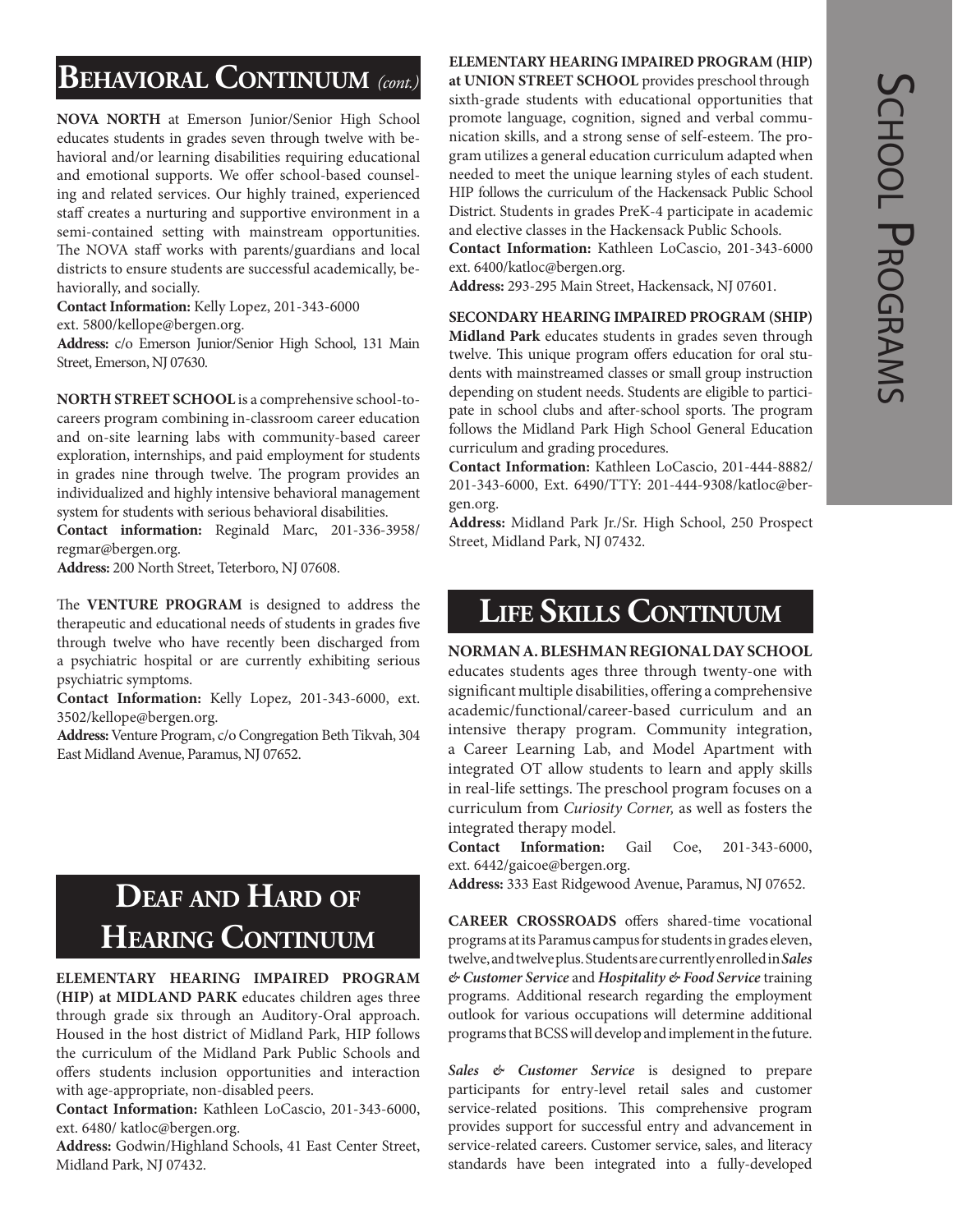# **Life SkillsContinuum** *(cont.)*

Sales and Service curriculum based on the National Retail Federation Foundations's Sales and Service Learning Program.

A unique component of the program, the Career Crossroads Gift Shop, allows students to work in a retail setting and provides opportunities for hands-on experience in marketing, merchandising, invenotry, and customer service.

*Hospitality & Food Service* is designed to prepare participants for entry-level hospitality and food service-related positions, and provides support for successful entry and advancement in food service and hospitality-related careers. Food service, preparation, and hospitality coursework have been integrated into a fully-developed Hospitality and Food Service Curriculum. This program encompasses food specific areas including food prep, food sanitation and safety, hospitality, and workplace readiness. Students study aspecys of the field through direct application and development of skills in practical situations.

**Contact information:** Patti Wojtowicz, 201-343-6000 ext. 4304/patwoj@bergen.org.

**Address:** 296 East Ridgewood Avenue, Paramus, NJ 07652.

**SPRINGBOARD NORTH** and **SPRINGBOARD SOUTH** provide transition services including independent living skills, career exploration, job placement, and social/emotional development for students with disabilities who have completed a four-year high school and need continuing and intensive transition skills development. The Council for Exceptional Children lifecentered career education curriculum enables students to learn and practice all skills in a "home," the community, or the workplace and assists them in obtaining and maintaining employment, obtaining adult supports, and using public transportation or AccessLink. **Contact Information:** Robert Mortorano, 201-343-6000 ext. 8539/robmort@bergen.org.

**Addresses:** *Springboard North,* 321 East Ridgewood Avenue, Paramus, NJ 07652; *Springboard South,* 27 Lincoln Place, Garfield, NJ 07026.

**TRANSITION CENTER AT WOOD-RIDGE** educates students, ages ten through twenty-one, with disabilities who demonstrate delays in the cognitive and behavioral domains. Instruction focuses on developing each student's independent living skills to their full potential. The Center provides intensive instruction in functional and applied academics, using community-based learning environments to apply skills. Highlights include community integration at a variety of community and work sites and job placement with supports. **Contact Information:** Robert Mortorano, 201-343-6000, ext. 3602/robmort@bergen.org. **Address:** 304 Valley Boulevard, Wood-Ridge, NJ 07075.

**VISIONS EMERSON** educates students with multiple disabilities in grades seven through twelve. The supportive yet challenging environment is designed to maximize educational opportunities within a traditional high school setting. VISIONS utilizes a number of strategies and assistive technology to make high-interest academic activities available to students. The program offers inclusion and mainstreaming opportunities based upon each student's abilities, interests, and grade level. Transition services are an integral part of the program and assist students with postsecondary planning.

**Contact information:** Kelly Lopez, 201-343-6000 ext. 5812/kellope@bergen.org.

**Address:** c/o Emerson Junior/Senior High School, 131 Main Street, Emerson, NJ 07630.

**VISIONS PARAMUS ELEMENTARY (K-4)** and **VISIONS PARAMUS MIDDLE SCHOOL (5-8)** educate students with physical and/or multiple disabilities in a barrier-free setting designed to maximize inclusion opportunities in a traditional school setting. Therapeutic and Assistive Technology supports are provided to optimize student participation and success.

**Contact information:** Grisel Espinosa, 201-343-6000 ext. 6565/griesp@bergen.org.

**Addresses:** Parkway Elementary School, 145 East Ridgewood Avenue, Paramus, NJ 07652/West Brook Middle School, 560 Roosevelt Boulevard, Paramus, NJ 07652.

### PRESCHOOL CONTINUUM

**BELA—Bergen Early Learning Alliance—**educates preschool students with disabilities in an inclusive preschool setting. The *Curiosity Corner* curriculum, related services, and enrichment activities in phys ed, art, and music are all components of this program. Parents have the option of accessing before- and after-school day care services.

**Contact Information:** Tara Bohan, 201-343-6000 ext. 4079/tarboh@bergen.org.

**Address:** 284 Hackensack Avenue (Rear Entrance), Hackensack, NJ 07601.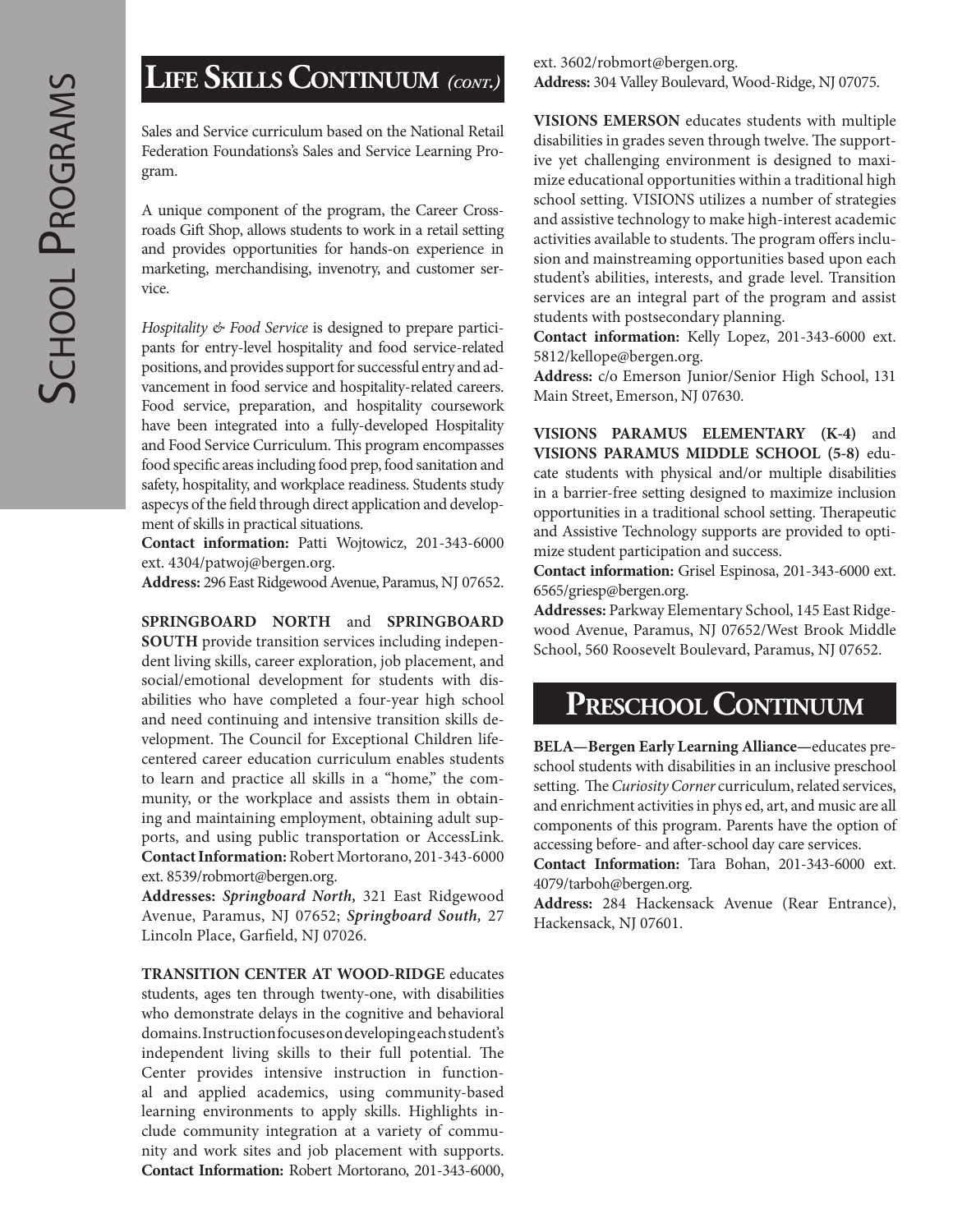# **Consultant Programs**

*Consultant Model programs involve partnerships between local school districts that have identified a cadre of students with similar educational needs, and BCSS, which provides the staff and services needed to appropriately serve these students within their local schools. Currently, there are seven programs operating under this model.*

For more information on Consultant Model Programs, please contact Mitchell Badiner at 201-343-6000 ext. 4070

The **BOGOTA PROGRAM** educates academically challenged 7th- and 8th-grade students with multiple disabilities who require additional support in a mainstream setting. With a focus on developing educational and motivational strategies that best serve students' individualized academic and social needs, the program offers s elf-contained c lasses, i n-class s upports, and mainstreamed classes designed to assist students in transitioning to less-restrictive environments.

**Contact information:** Kelly Lopez, 201-343-6000 ext. 5800/kellope@bergen.org.

**Address:** c/o Bogota Junior/Senior High School, 2 Henry C. Luthin Place, Bogota, NJ 07603.

The **MANCHESTER PROGRAM** educates ninth- through twelfth-grade students with multiple disabilities. The supportive yet challenging environment is designed to maximize inclusion opportunities within a traditional high school setting. The program provides the academic, vocational, and behavioral supports needed to optimize student participation in the school, the community, and the workplace.

**Contact Information:** Mitchell Badiner, 973-389-2849/ mitbad@bergen.org.

**Address:** c/o Manchester Regional High School, 70 Church Street, Haledon, NJ 07508.

**NOVA @ RIDGEWOOD** educates students in kindergarten through grade four with behavioral disabilities in a semicontained setting with mainstream opportunities. The program utilizes a number of strategies and tools to bring high interest academic activities to students.

**Contact information:** Kelly Lopez, 201-343-6000 ext. 5800/ kellope@bergen.org.

**Address:** c/o Somerville Elementary School, 45 South Pleasant Avenue, Ridgewood, NJ 07450.

**WASHINGTON @ HANOVER** educates students, ages seven to nine, classified with Autism Spectrum Disorder (ASD), Asperger's Syndrome (AS), Pervasive Developmental Disorder (PDD), and Pervasive Development Disorder-Not Otherwise Specified (PDD-NOS). The program provides comprehensive applied behavior analysis (ABA) teaching methodologies in a traditional school environment, offering students a transition model toward the least restrictive school setting. Emphasis is on higher-order language and social skills, and self-regulation.

**Contact information:** Sandra Melicharek, 201-343-6000 ext. 5850/sanmel@bergen.org.

**Address:** c/o Bee Meadow School, 120 Reynolds Avenue, Whippany, NJ 07981.

**WASHINGTON @ TRI-VALLEY** is designed to meet the academic, social, behavioral, and vocational needs of students ages three to twenty-one, with ASD, AS, PDD, and PDD-NOS. The program offers highly individualized instructional formats based upon the principles of ABA. Services include occupational, physical, and speech therapies; family training; home program coordination; and augmentative communication assessment. Programs include language, social, behavioral, and academic development. The secondary program utilizes the support services of a fulltime job coach to assist students with internships, as well as local employment experiences.

**Contact information:** Sandra Melicharek, 201-385-8600 ext. 1358/sanmel@bergen.org.

**Addresses:** c/o *Grant School,* 100 Grant Avenue, Dumont, NJ 07628; *Hoover Elementary School,* 273 Murray Hill Terrace, Bergenfield, NJ 07621; *Lincoln Elementary School,* 115 Highview Avenue, Bergenfield, NJ 07621; *Roy Brown Middle School,* 130 S. Washington Avenue, Bergenfield, NJ 07621; and *Bergenfield High School,* 80 S. Prospect Avenue, Bergenfield, NJ 07621.

WASHINGTON @ PASSAIC VALLEY REGIONAL HS is designed to meet the academic, social, behavioral, and vocational needs of high school students who are diagnosed with ASD, AS, PDD, and PDD-NOS. The program offers highly individualized instructional formats based upon the principles of ABA. Services include occupational, physical, and speech therapies; family training; home program coordination; and, augmentative communication assessment. Programs include language, social, behavioral, and academic development, and utilize the services of a full-time job coach to assist with internships and employment experiences within local communities. **Contact information:** Sandra Melicharek, 201-343-6000 ext. 5850/sanmel@bergen.org.

**Address:** c/o Passaic Valley Regional High School, 100 East Main Street, Little Falls, NJ 07424.

**VISIONS BECTON** educates students with multiple disabilities in grades nine through twelve. A supportive yet challenging environment maximizes inclusion opportunities within a traditional high school setting. The program provides the functional and applied academic, vocational, and independent living supports needed to optimize student participation in school, community, and workplace. **Contact Information:** Robert Mortorano, 201-343-6000 ext. 3521/robmort@bergen.org.

**Address:** c/o Henry P. Becton Regional High School, 120 Paterson Ave, East Rutherford, NJ 07073.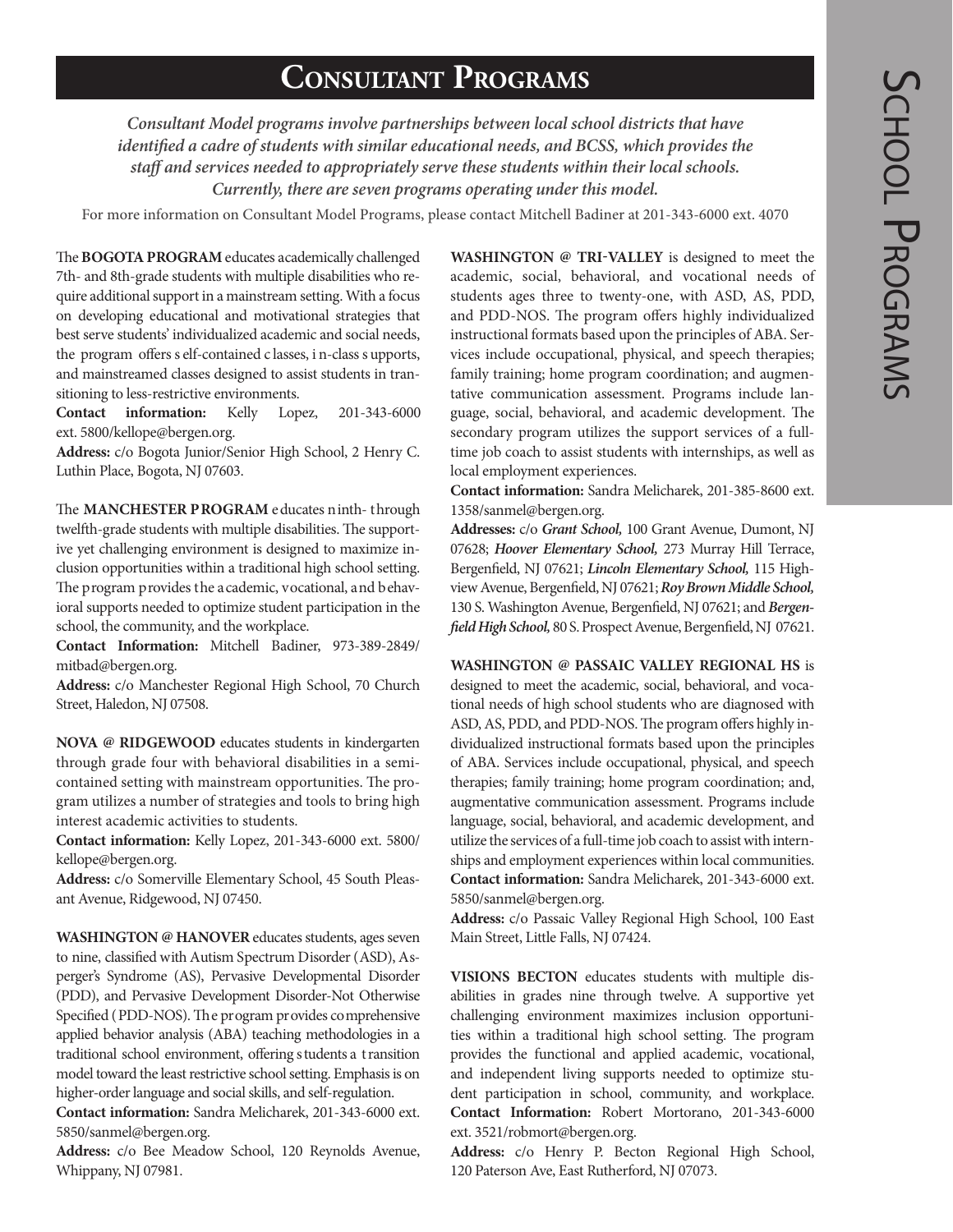ergen County Special Services Adult Continuum offers a variety of choices for individuals with intellectual disabilities residing in Bergen County. BCSS operates five programs for adults 21 years of age and older: Paramus individuals with intellectual disabilities residing in Bergen County. BCSS operates five programs for adults 21 years of age and older: Paramus Adult Training Center, Wood-Ridge Adult Training Center, Careers through Technology, Stepping Stones and Progressive Paths. All of the programs provide services using a person centered planning approach. Instruction is designed to increase skill development and independence in several key areas: prevocational training, skills of daily living, personal development, social competency and participation in the community.

Program participants have the opportunity to learn new skills, become increasingly selfaware regarding their interests, strengths and support needs and participate in small group instruction. Activities include, but are not limited to: cooking, money management, safety, social skills, technology, leisure activities and volunteerism. Instruction is increasingly community based, providing adults the opportunity to learn skills in natural settings and interact with members of the community. BCSS is committed to proving quality services in a positive and nurturing environment, enabling each adult to maximize their skills.

**Contact Information:** Janice D'Aiuto, (201) 343-6000 ext. 6025/6031/jandai@bergen.org. **Address:** 296 East Ridgewood Avenue, Paramus, NJ 07075.

**CAREERS THROUGH TECHNOLOGY** is a technology-based program for adults aged 21 and older with physical and/or intellectual disabilities residing in Bergen County. Funded by the Division of Developmental Disabilities, the program utilizes a person centered planning approach to locate job sampling and volunteer opportunities. This dynamic program offers an instructional blend of technology instruction, employment preparedness skills, career exploration, travel training, advocacy, time management, social skills in the work setting, critical thinking skills, community linkages, and transitioning-to-independence discussion groups. **Contact Information:** Janice D'Aiuto, (201) 343-6000 ext. 6025/ 6031/jandai@bergen.org.

**Address:** Careers Through Technology, 296 East Ridgewood Avenue, Paramus, 07652.

The **PROGRESSIVE PATHS** program provides a positive and nurturing environment for individuals that benefit from a higher staffing ratio than the BCSS Adult Training Centers. This program provides individual and small group instruction in prevocational skills, skills of daily living and community-based instruction. The program focuses on increasing independence and the ability to connect with others, as well as the ability to effectively respond to tasks and challenges and follow a daily routine.

**Contact Information:** Janice D'Aiuto, (201) 343-6000 ext. 6025/ 3602/jandai@bergen.org.

**Address:** Progressive Paths, 304 Valley Boulevard, Wood-Ridge, NJ 07075.

BCSS has developed a highly structured program for adults with intellectual disabilities who benefit from instruction in small sequential steps, multiple opportunities for reinforcement, and a higher level of staffing for behavioral supports. The **STEPPING STONES** program provides instruction in prevocational skill development, skills of daily living, leisure-based activities and community inclusion activities.

The **WOOD-RIDGE** and **PARAMUS ADULT TRAINING CENTERS** are designed for individuals with intellectual disabilities who benefit from facility-based and community-based instruction in the following areas:

#### *Prevocational Training/Volunteerism*

- · Independence and Quality
- · Following Directions
- · Learning New Tasks
- · Problem Solving and Self Correcting

#### *Social Competency*

- · Self-Awareness
- · Coping Skills
- · Problem Solving
- · Choice and Decision Making
- · Relationship Building
- · Self-Advocacy

#### *Skill Development*

- · General Daily Living Skills
- · Safety
	- · Planning Skills
- · Technology
- · Functional Academics

#### *Community Inclusion*

- · Enjoyment and Education
- · Safety
- · Leisure Activities
- · Community Resources

BCSS is a qualified provider for Self-Directed Services (SDDS), Individual Community Supports and Services (ICSS) and is now a DDD/Medicaid provider.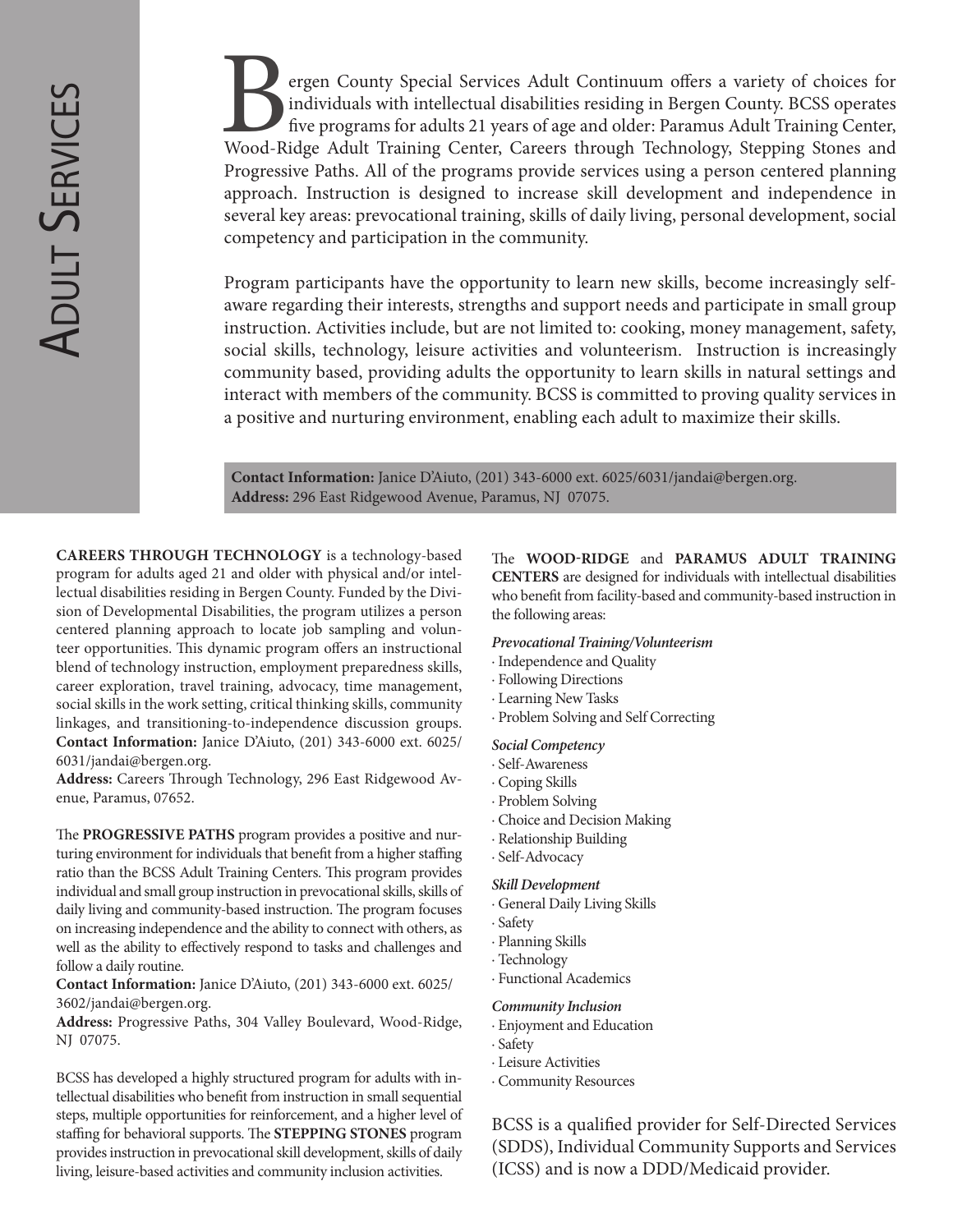ducational Enterprises has been implementing its unique vision for special education since its inception. The inclusion of students with disabilities in their local schools and communities is not only a legislative mandate education since its inception. The inclusion of students with disabilities in their local schools and communities is not only a legislative mandate but also a challenging direction for all educators. The Educational Enterprises division offers highly specialized services that are cost-effective and customized to the specific needs of each local school district, enabling those districts to maximize their educational resources.

All services are provided in the local schools or students' communities. Our expert staff work to effectively include students with their non-disabled peers, enhance faculty skills through professional development and on-site support, and promote understanding of diversity and the acceptance of differences within schools and communities. With over thirty years of experience, the Bergen County Special Services School District is committed to providing quality education that enables all students to become contributing members of society.

**Contact information:** Grisel Espinosa 201-343-6000 ext. 6500/griesp@bergen.org. **Address:** Educational Enterprises, 540 Farview Avenue, Paramus, NJ 07652.

**ASSISTIVE TECHNOLOGY** services include: Comprehensive AT evaluations to determine appropriate technology tools to assist students in accessing curriculum; Provision of ongoing AT modifications to meet student needs; In-service training for local district staff; and, equipment rentals including laptops with AT software.

**AUGMENTATIVE/ALTERNATIVE COMMUNICATION SER-VICES** offers students with severe communication disabilities the opportunity to have a voice and be heard. Services include evaluations, trainings, consultation for staff and families, in-services, and AAC equipment rentals.

**BEHAVIOR ANALYSIS SERVICES** include: Consulting Services; Direct Student Services, including Social Skills Instruction and ABA Home Program Implementation and Coordination; Professional Development seminars and workshops; and ABA Workshops including the four-day Summer Behavior Institute held in July.

**EDUCATIONAL SERVICES.** Consultative Services for Academic Supports including interventions for students with Dyslexia. Services can be provided through direct instruction or staff trainings.

**INCLUSION/MAINSTREAMING, CLASSROOM MANAGE-MENT, BEHAVIOR INTERVENTION STRATEGIES, TEACH-ERS AND PARAPROFESSIONALS.** On-Site Consulting Services; Direct Student Services including Paraprofessional Shadowing and Implementing Instructional Strategies; and Professional Development for Teachers and Paraprofessionals on topics such as Understanding Disabilities, Transition, Community-based Learning, and Effective Behavioral Strategies on the school bus.

**OCCUPATIONAL, PHYSICAL, AND SPEECH THERAPY.** Our therapists are skilled clinicians who possess extensive experience work ing with children and adolescents with developmental, sensory processing, neuromuscular disorders, and learning disabilities. Services include: Comprehensive evaluations, Direct Treatment services, Inclusion Support, and Staff Development workshops.

**SOUND SOLUTIONS**—Services for the Deaf and Hard of Hearing**.** Services include: Student Intervention Services, such as academic support to students in inclusive settings; Assessment of auditory skill development; and Monitoring of hearing aids, cochlear implants, and classroom amplification systems. Consulting Services and Staff Development workshops are offered.

**THERAPEUTIC ADVENTURE** is designed to foster improvement in communication, decision-making, and personal potential awareness for K–12 and Special Education students. Program objectives include: Self-esteem; Positive peer relations; Coping, dealing with the future; and, Problem solving and communication skills. Activities include: Challenge course activities; Problem-solving games; and Team-building activities. Resources such as professional equipment, two highly trained staff members, annual safety inspections, and outdoor challenge and indoor gym courses are available.

**TRANSITION SERVICES** assists students in making a successful transition from school to adult life, including employment, postsecondary education options, and community living. Individual Services include: Travel training; Job shadowing, internships, and industry tours; Postsecondary guidance; and, Vocational assessments. Training services include in-service training and staff development.

**YOGA AND MINDFULNESS IN THE CLASSROOM.** Therapeutic Yoga and Mindfulness Training conducted by trained O.T. and P.T. Classes and staff training available.

**COUNSELING SERVICES.** School-based counseling, group and individual, conducted by certified School Psychologist.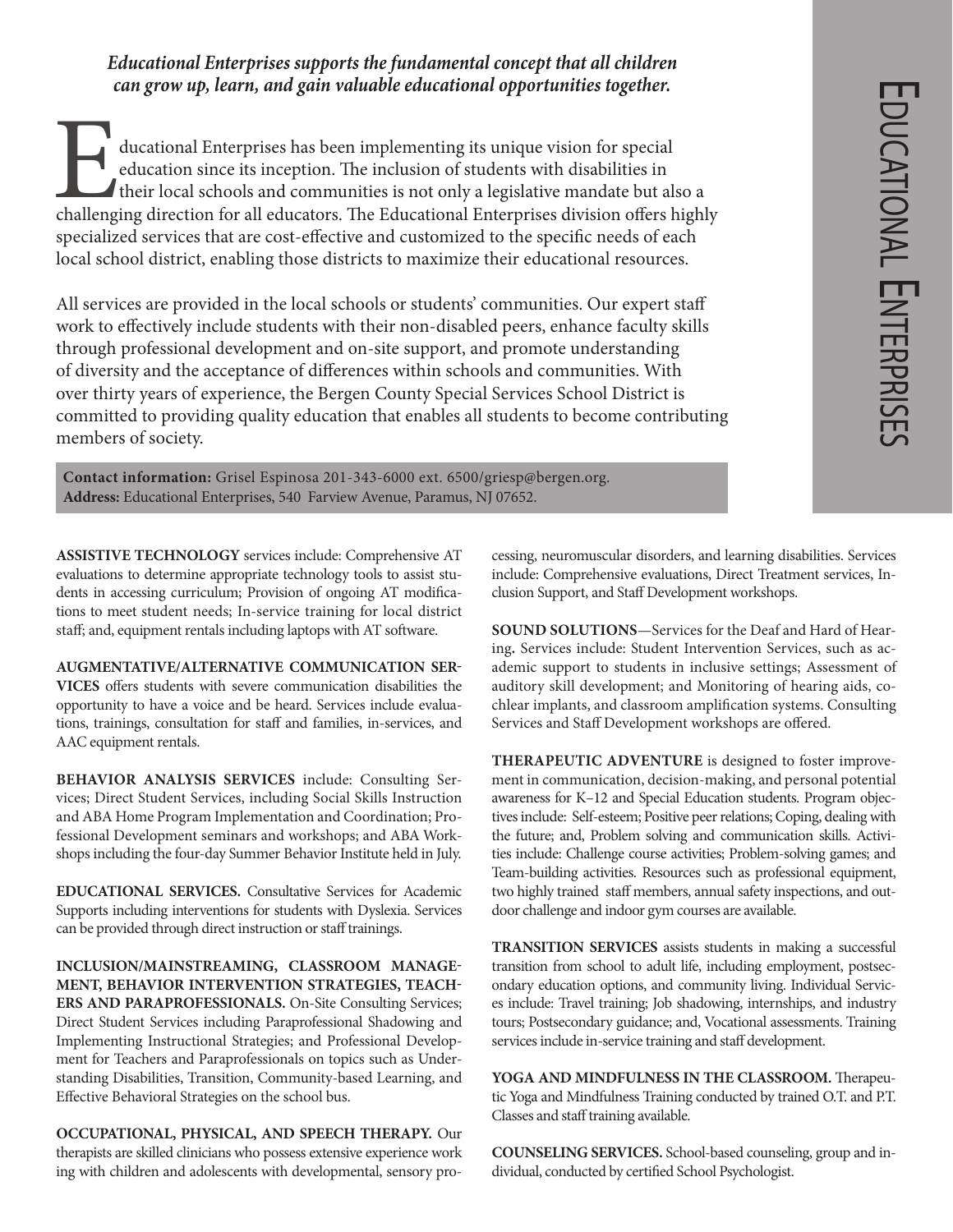# **Bergen County Special Services CAPE Resource Center**

*Collaboration Access Planning Education*

### **The CAPE Resource Center serves as a:**

- Resource for BCSS students and families;
- Resource for BCSS case managers and faculty;
- Resource for BCSS adults and their families;
- Resource for families and individuals throughout the greater Bergen County region;
- Resource for education and disability services professionals throughout the region.

**LINDA WIESENECK Director**

**540 Farview Avenue, Paramus, New Jersey 07652 201-343-6000 ext. 4067/linwie@bergen.org/www.bergen.org/cape**

*The mission of the Bergen County Special Services CAPE Resource Center is to serve individuals with disabilities from infancy through adulthood as a central point of contact for guidance and connection to accessible and appropriate resources.* 

*The Center is committed to helping individuals and families access the system of resources to enrich all aspects of life.*

The very forty years of experience has shown us that one of the greatest challenges facing families and individuals is learning to navigate the system of services for people with disabilities throughout their lifespan. As CAPE Resource Center, a one-stop information and assistance center that is open to everyone who is involved in the special needs community. The CAPE Center further expands the District's services by offering access to educational opportunities and disability resources for families, individuals, and service providers serving the special needs population in the greater Bergen County area. It serves as a "clearinghouse" of knowledge of disability resources located throughout the region, and promotes awareness of and linkages to services, information, and resources. We offer informational, educational, professional development, and networking opportunities to professionals and parents to enhance service coordination, information sharing, and skills building. We also partner with other service providers to conduct workshops, trainings, seminars, and other meetings related to their respective client services directly at the CAPE.

### **Resource Coordination**

Families often experience feelings of isolation and emotional stress, as well as frustration over a lack of information and direction regarding their child's disability. We are available to answer questions, offer consultation and support regarding services and community resource options, and provide follow-up to ensure quality of service. As their children grow, families can utilize the CAPE's Resource Center at life's various transition points. We are here to help.

### **Educational Workshops**

Ongoing workshops are offered to families and professionals. The CAPE Resource Center affords Professional Development opportunities and PD credits to special education and general education teachers, support staff, and administrators throughout the greater Bergen County region. Workshops conducted by the Bergen County Special Services Behavior Department provide BACB Type 2 CE credits.

### *Previous workshops have covered topics that include:*

- Parenting Skills
- Executive Functioning and School Success
	- Annual Camp/Recreation Expo
- Parent Support Groups—ongoing monthly meetings for parents/caregivers of youth
	- *and* ongoing monthly meetings for parents/caregivers of adults with disabilities
		- Transition/Transition Planning
			- Support Groups
		- Guardianship/Estate Planning/Special Needs Trusts/Financial Planning
			- Behavioral Interventions/Social Skills Workshop

• Entitlements